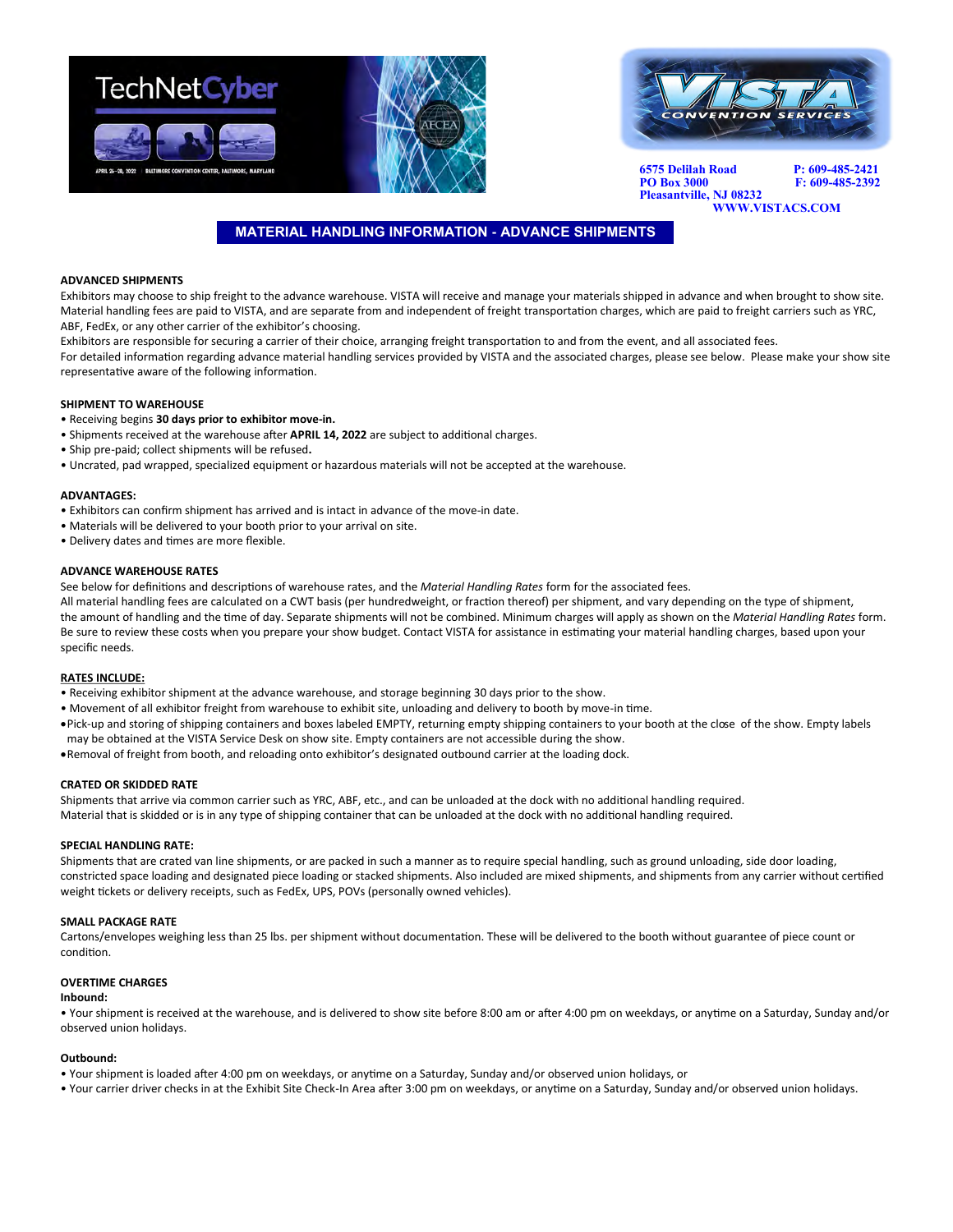



**6575 Delilah Road P: 609-485-2421 PO Box 3000 Pleasantville, NJ 08232 WWW.VISTACS.COM** 

## **MATERIAL HANDLING INFORMATION - DIRECT SHIPMENTS**

## **DIRECT SHIPMENTS**

Exhibitors may choose to ship freight direct to show site. VISTA will receive and manage freight on show site as described in the following pages. Material handling fees are paid to VISTA, and are separate from and independent of freight transportation charges, which are paid to freight carriers such as YRC, ABF, FedEx, or any other carrier of the exhibitor's choosing. Exhibitors are responsible for securing a carrier of their choice, arranging freight transportation to and from the event, and all associated fees. For detailed information regarding direct material handling services provided by VISTA and the associated charges, please see below. Please make your show site representative aware of the following information.

## **DIRECT SHIPMENTS TO SHOWSITE**

- Do not ship to the facility prior to **APRIL 24, 2022.** Early shipments to show site may be refused.
- VISTA Convention Services will be on show site at the loading dock to receive exhibitor materials only during move-in hours.
- Ship pre-paid; collect shipments will be refused.
- Hazardous materials will not be accepted.

## **DIRECT TO SHOWSITE RATES**

See below for definitions and descriptions of direct to show site rates, and the *Material Handling Rates* form for the associated fees. All material handling fees are calculated on a CWT basis (per hundredweight, or fraction thereof) per shipment, and vary depending on the type of shipment, the amount of handling and the time of day. Separate shipments will not be combined. Minimum charges will apply as shown on the *Material Handling Rates* form. Be sure to review these costs when you prepare your show

budget. Contact VISTA for assistance in estimating your material handling charges, based upon your specific needs.

## **RATES INCLUDES:**

- Receiving exhibitor shipment, unloading at loading dock and delivery to booth.
- Pick-up and storing of shipping containers and boxes labeled EMPTY, returning empty shipping containers to your booth at the close of the show. Empty labels may be obtained at the VISTA Service Desk on show site. Empty containers are not accessible during the show.
- Removal of freight from booth, and reloading onto exhibitor's designated outbound carrier at the loading dock.

## **CRATED OR SKIDDED RATE**

Shipments that arrive via common carrier such as YRC, ABF, etc., and can be unloaded at the dock with no additional handling required. Material that is skidded or is in any type of shipping container that can be unloaded at the dock with no additional handling required.

## **SPECIAL HANDLING RATE**

Shipments that are crated van line shipments, or are packed in such a manner as to require special handling, such as ground loading, side door loading, constricted space loading and designated piece loading or stacked shipments. Also included are mixed shipments, and shipments from any carrier without certified weight tickets or delivery receipts, such as FedEx, UPS, POVs (personally owned vehicles).

## **UNCRATED, UNSKIDDED, OR WRAPPED RATE**

Shipments that are not in crates, cases, or boxes and/or pad wrapped, specialized equipment, unskidded machinery or uncrated POV shipments. Uncrated shipments are received at show site only.

## **SMALL PACKAGE RATE**

Cartons/envelopes weighing less than 25 lbs. per shipment without documentation. These will be delivered to the booth without guarantee of piece count or condition.

## **OVERTIME CHARGES**

## **Inbound:**

- Your shipment is delivered to your booth before 8:00 am or after 4:00 pm on weekdays, anytime on a Saturday, Sunday and/or observed union holidays, or
- A vehicle driver checks in at the Exhibit Site Check-In Area after 3:00 pm on weekdays, or anytime on a Saturday, Sunday and/or observed union holidays.

## **Outbound:**

- Your shipment is loaded after 4:00 pm on weekdays, or anytime on a Saturday, Sunday and/or observed union holidays, or
- Your carrier driver checks in at the Exhibit Site Check-In Area after 3:00 pm on weekdays, or anytime on a Saturday, Sunday and/or observed union holidays.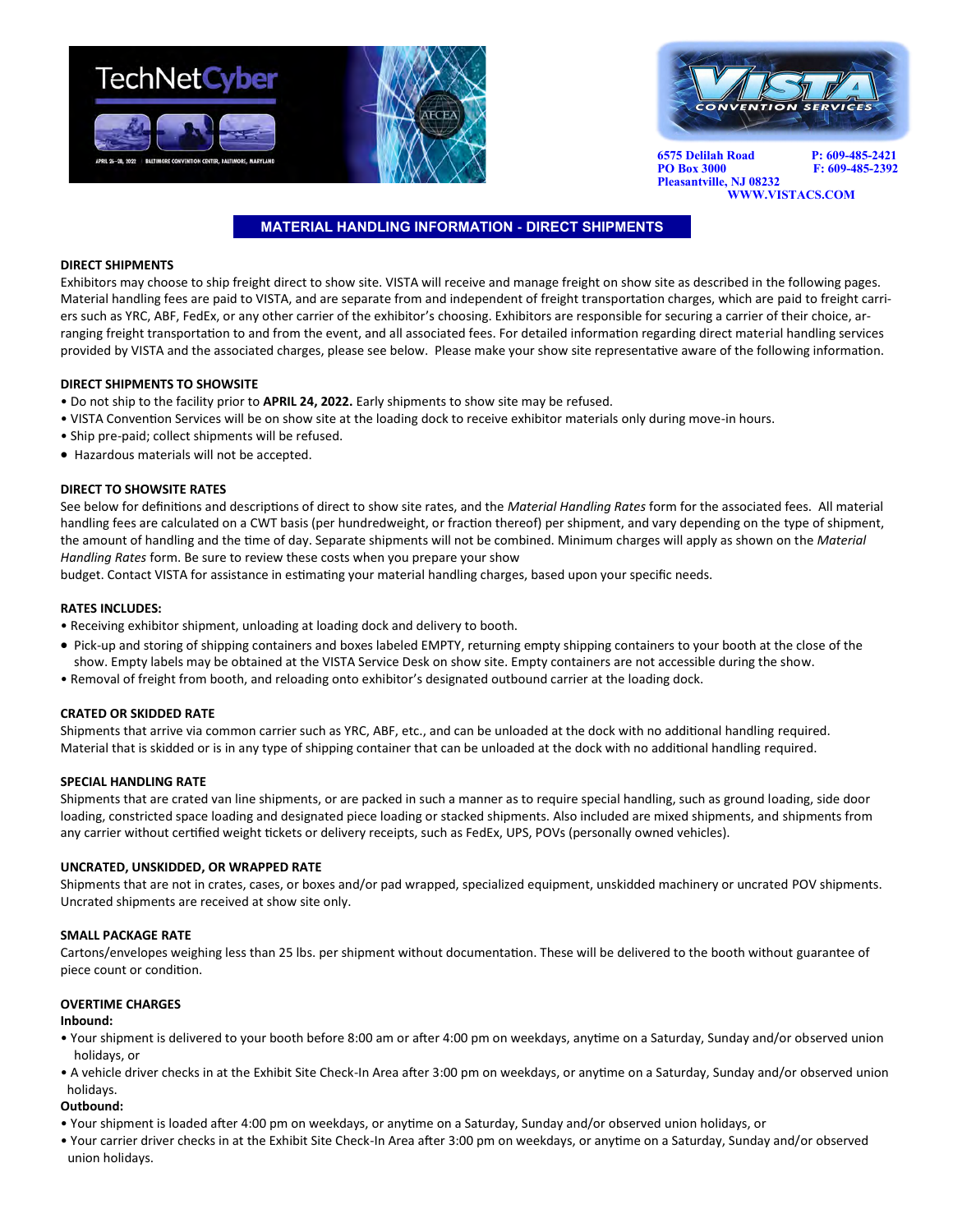



**6575 Delilah Road P: 609-485-2421 PO Box 3000 Pleasantville, NJ 08232**

 **WWW.VISTACS.COM** 

**MATERIAL HANDLING DOCUMENTATION** 

## **Inbound Bill of Lading**

All inbound shipments must have a Bill of Lading or delivery slip showing the number of pieces, type of merchandise and weight. Shipments received without this information will be delivered to exhibitor's booth without guarantee of piece count or condition. No liability will be assumed by VISTA for such shipments.

Billed weight is based on incoming weight, whether outbound services are used completely or in part.

The weight is rounded up to the next one hundred pounds (100 lbs) and is taken from the inbound Bill of Lading and/or the certified weight ticket. Separate shipments will not be combined.

Shipments arriving without a specified weight on the Bill of Lading will be assigned an approximate weight by VISTA. This weight will prevail.

## **Advance Warehouse Shipping Address**

**TO:** Exhibiting Company Name and Booth #

**FOR**: **TechNet Cyber**

•Use this address and information on your inbound bill of lading if shipping your freight to the Advance warehouse.,

VISTA CONVENTION SERVICES c/o ABF 6720 Washington Blvd. Elkridge, MD 21075

- •Please use the freight labels provided in this service manual.
- •Receiving hours: M F 8:00 am to 4:00 pm.
- •All shipments must be prepaid: collect shipments will be refused.
- •VISTA does not accept shipments that are not consigned to VISTA . Such shipments will be refused.
- •**All shipments to the Advance Warehouse must arrive by: APRIL 14, 2022**

## **Direct to Show Site Shipping Address**

to Show Site.

**TO**: Exhibiting Company Name and Booth #

Baltimore Convention Center

Baltimore, MD 21201

One West Pratt St. Halls F, G & Swing

**FOR**: **TechNet Cyber**

- c/o VISTA CONVENTION SERVICES •Please use the freight labels provided in this service manual.
	- •All shipments must be prepaid: collect shipments will be refused.
	- •VISTA does not accept shipments that are not consigned to VISTA . Such shipments will be refused.

•Use this address and information on your inbound bill of lading if shipping your freight Direct

•**Shipments will be received at the facility no sooner than: APRIL 24, 2022 during move-in hours.**

## **Empty Containers, Labels**

Exhibitors with crates or boxes that need to be returned to pack up booth equipment at the end of the show must affix empty labels on the containers as soon as they are empty. Empty labels will be available at the VISTA Service Desk. Affixing the labels is the sole responsibility of the exhibitor. VISTA assumes no responsibility for removal of containers with old empty labels, improper information on labels or valuables stored in containers with empty labels.

Empty containers will be removed from the floor and stored until the close of the show. You will not have access to empty containers during the show. In most cases, empty containers may not be stored in your booth during the show as it is considered a fire hazard.

## **Outbound Bill of Lading**

Outbound shipping is not an automatic process. Outbound Bills of Lading must be completed and turned in to the VISTA Service Desk: *do not leave outbound Bills of Lading in your booth.*

Exhibitors who choose to ship outbound materials via any carrier other than the official show carrier must advise carrier to be checked in at the VISTA Service Desk by the driver check-in time specified on the *Show Details* page. Drivers are placed in line for loading on a first-come, firstserve basis, provided the exhibitor is completely packed and a Bill of Lading has been turned in to the Service Desk.

Drivers whose Bills of Lading have not been turned in will be placed in a holding queue until the booth is packed and the Bill of Lading is turned in. Should your carrier fail to check in by the designated time, VISTA reserves the right to re-route the shipment via the official show carrier as necessary, at the exhibitor's expense.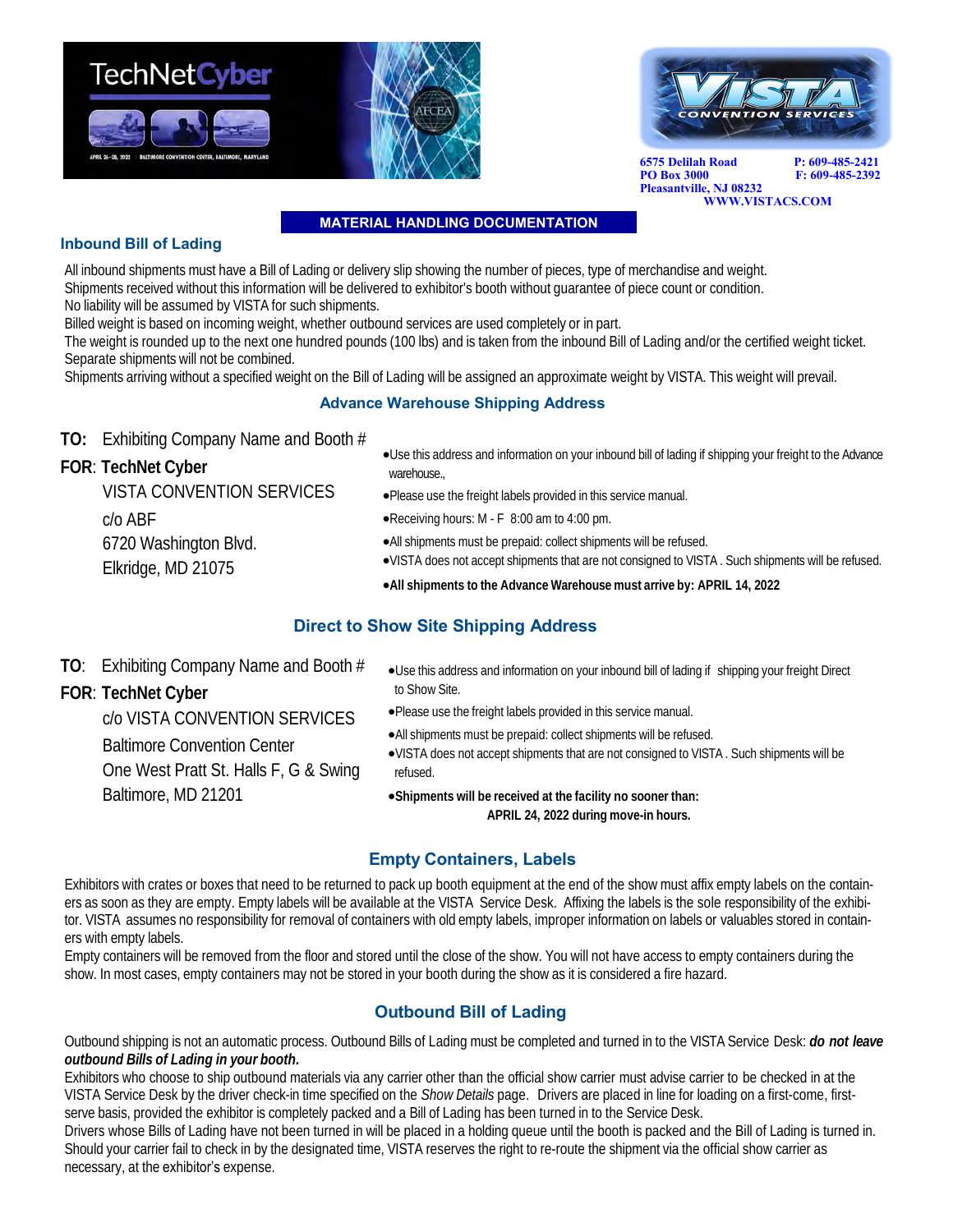

## **Material Handling Rate Schedule**

 \*For full definitions and descriptions of all rates, and rules, see the *Material Handling Information* forms included in this manual. \*All material handling fees are calculated on a CWT basis (per hundredweight, or fraction thereof) per shipment, and vary depending on the type of shipment, the amount of handling and the time of day. Separate shipments will not be combined. Minimum charges will apply as shown below. Be sure to review these costs when you prepare your show budget. Contact Vista for assistance in estimating your material handling charges, based upon your specific needs.

| A 200 lb. minimum charge per shipment applies                                                                                     | Mate rial Handling Rate<br>Rates below include any<br>applicable OT charges<br>Per 100 lbs. |
|-----------------------------------------------------------------------------------------------------------------------------------|---------------------------------------------------------------------------------------------|
| Advance to Warehouse: Crated \\ \\$175.50                                                                                         |                                                                                             |
| Direct to Show Site: Crated $\frac{18175.50}{20}$                                                                                 |                                                                                             |
| Advance to Warehouse: Special Handling                                                                                            | \$219.50                                                                                    |
| Direct to Show Site: Special Handling \\$219.50                                                                                   |                                                                                             |
| Direct to Show Site: Uncrated, Unskidded, or Wrapped \\\$263.25                                                                   |                                                                                             |
| Advance to Warehouse/Direct to Show Site: Small Packages, Cartons,<br>& Envelopes received. Maximum weight per shipment is 50lbs. | \$60.00 1st package<br>\$25.00 each additional                                              |

## **Additional Services**

| Late shipments, off-target shipments & site shipments received before published move-in or after show opening.<br>Freight received at the warehouse after APRIL 14, 2022 or at show site prior to published move-in or after show<br>opening, add an additional charge per 100 lbs. Additional transportation charges may apply. | \$33.00<br>per 100 lbs. |
|----------------------------------------------------------------------------------------------------------------------------------------------------------------------------------------------------------------------------------------------------------------------------------------------------------------------------------|-------------------------|
| Spotting Fee. Any vehicles driven into the exhibit hall under their own power will incur a spotting fee.                                                                                                                                                                                                                         | \$300.00                |
| Vehicles not moved in under their own power will be unloaded and charged based on weight.                                                                                                                                                                                                                                        | round trip              |

**Special Services.** Shipments returned to warehouse will be charged \$16.50 per 100 lbs. with a \$250.00 minimum. Storage will be charged if shipment is not routed or picked up after three working days. Storage fees prior to 30 days before show, or after 3 days following the show are \$1.25 per 100 lbs. per day with a \$35.00 minimum. On-site container storage for freight brought in by exhibitors is \$30.00 per piece.

## **MATERIAL HANDLING RATE SCHEDULE** Advance **D** Direct **D**

 Transfer this total to the payment Authorization Order Form **Carrier(s) Tracking# or Shipped From Date of Arrival # Pieces Est. Weight**  CWT **Rate**  per CWT **Estimated Cost**  200 lb minimum Total Estimate \$\_\_\_\_\_\_\_\_

**COMPANY NAME LET BOOTH #** 

## **Submit order with payment to orders@vistacs.com before deadline date!**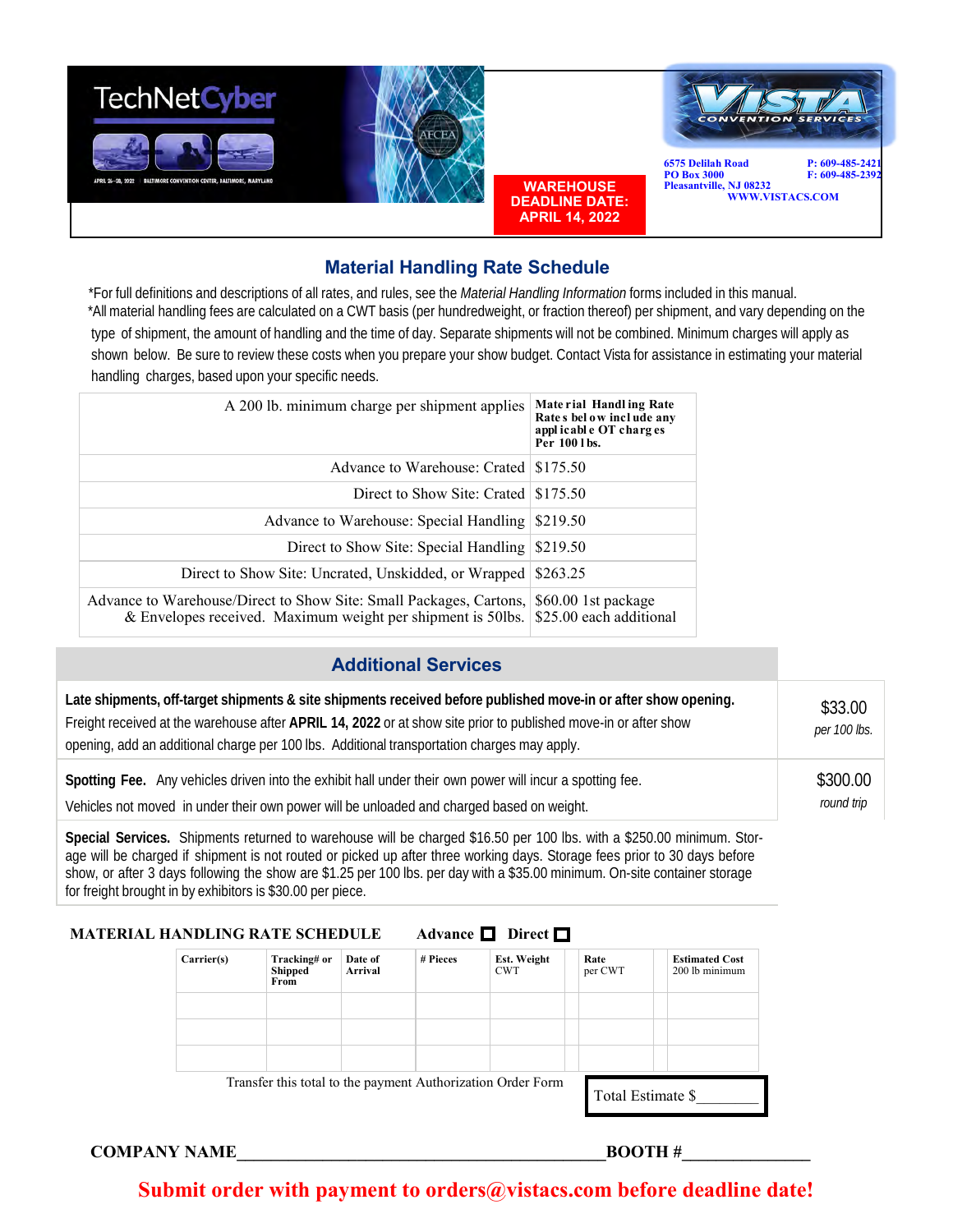

**PRIORITY EMPTY CONTAINER RETURN**

# *PLEASE NOTE THAT THIS SERVICE CANNOT BE ORDERED AFTER THE EMPTIES HAVE BEEN TAKEN TO STORAGE*

This service provides for the priority return of your empties to your booth after the close of the show and once all aisle carpet is rolled up. If you would like this service, please fill out the information below and return to Vista Convention Services.

Priority Empty Container Return………………..………….**\$100.00 per container**

Estimated Number of Pieces………………………………..

*\*\*PLEASE NOTE\*\* Special Empty Container Labels are required for this service. Labels must be picked up at Vista's Service Desk.*

Sub Total \$

COMPANY NAME: THE SERVICE OF SERVICE  $\overline{B}$ 

 **Submit order with payment to: orders@vistacs.com before deadline date!**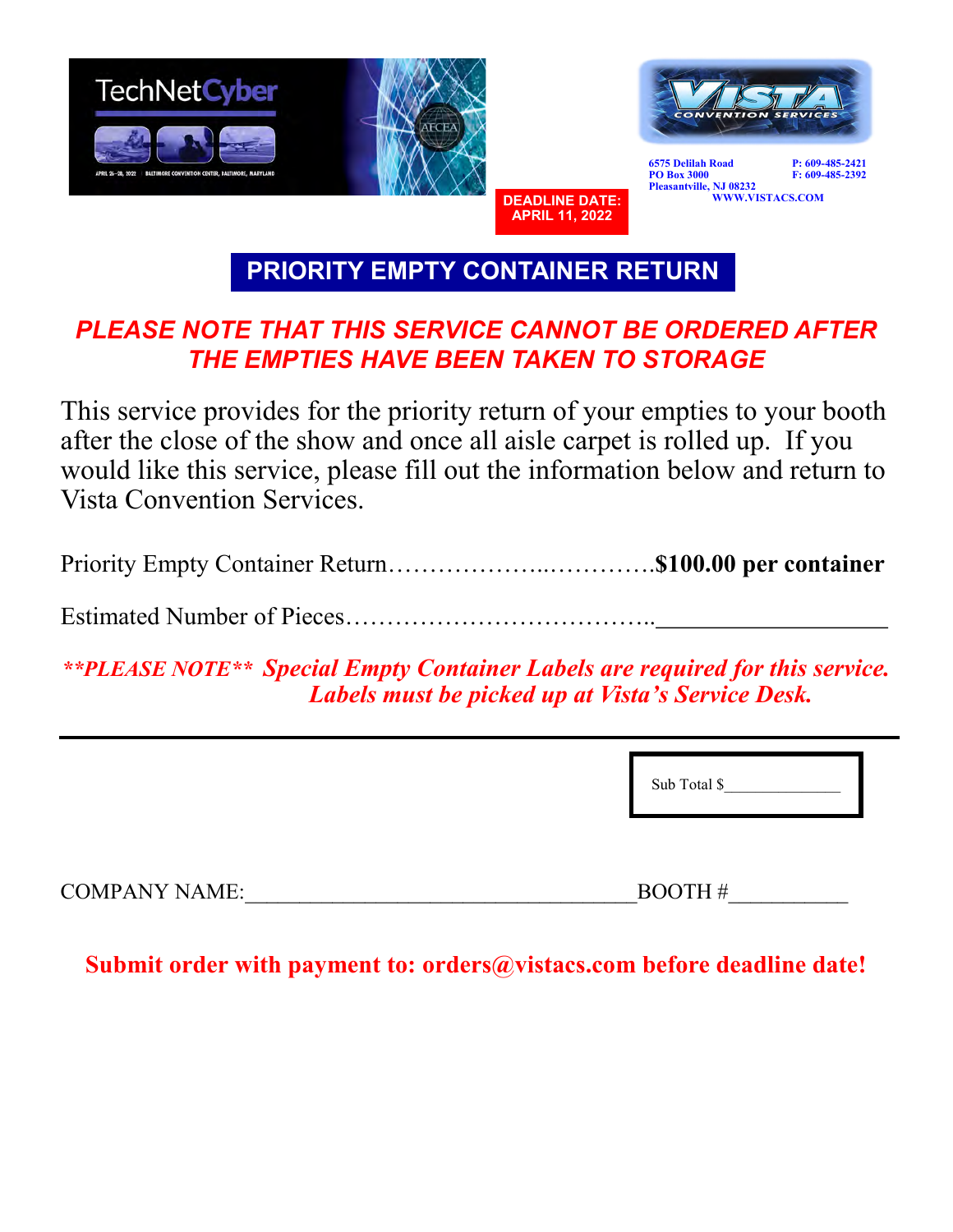



**6575 Delilah Road** P: 609-485-2421<br> **PO Box 3000** F: 609-485-2392 **Pleasantville, NJ 08232 WWW.VISTACS.COM** 

**PO Box 3000 F: 609-485-2392**

# **LIMITS OF LIABILITY FOR MATERIAL HANDLING**

*Vista Convention Services* shall not be responsible for damage to uncrated materials, material improperly packed, or concealed damage.

*Vista Convention Services* shall not be responsible for loss, theft, or disappearance of exhibitor's material after same has been delivered to exhibitor's booth.

*Vista Convention Services* shall not be responsible for loss, theft, or disappearance of materials before they are picked up from exhibitor's booth for reloading after the show. Bill of lading covering outgoing shipments, which are furnished by *Vista Convention Services* to exhibitor, will be checked at time of actual pick up from booth and corrections made where discrepancies occur.

*Vista Convention Services* shall not be responsible for any loss, damage, or delay due to fire, Acts of God, strikes, lockouts or work stoppages of any kind or to any causes beyond its control.

*Vista Convention Services'* liability shall be limited to the physical loss or damage to the specific article which is lost or damaged, and in any event, *Vista Convention Services'* maximum liability shall be limited to \$.30 per pound per article with a maximum liability of \$50.00 per item, or \$1,000.00 per shipment; whichever is less.

*Vista Convention Services* shall not be liable to any extent whatsoever for any actual, potential or assumed loss of profits or revenues, or for any collateral costs, which may result from any loss or damage to an exhibitor's materials which may make it impossible or impractical to exhibit same.

The consignment or delivery of a shipment to *Vista Convention Services* by an exhibitor, or by any shipper to or on behalf of the exhibitor, shall be construed as an acceptance by such exhibitor (and/or other shipper) of the terms and conditions set forth.

Rates are based on incoming weight only. All weights are rounded off to the next 100 weight. Each shipment received is considered separately. Freight handling charges are the responsibility of the exhibitor.

Exhibitors are urged to carry all-risk floater insurance covering their materials against damage, loss, and all other hazards from the time shipment is made prior to the show until shipments are received back after the show. This can generally be done by adding "riders" to existing insurance policies, often at no additional cost.

Empty container labels will be available at the Service Desk. Affixing the labels is the sole responsibility of the exhibitor or his representative. *Vista* assumes no responsibility for removal of containers with old Empty labels, mislabeled, or valuables stored inside containers while containers are in storage.

Outbound shipping labels and bills of lading will be available at the Service Desk. Exhibitor or his/her representative must pack and label their exhibit material and turn in bill of lading for each shipment at the Service Desk before leaving the show. *Vista* will route all shipments unless a designated carrier has been assigned. If the designated carrier fails to pick up by the removal date of the show, *Vista* reserves the right to route exhibit material by an alternate carrier. As a result of re-routing or handling no liability will be assumed by *Vista.*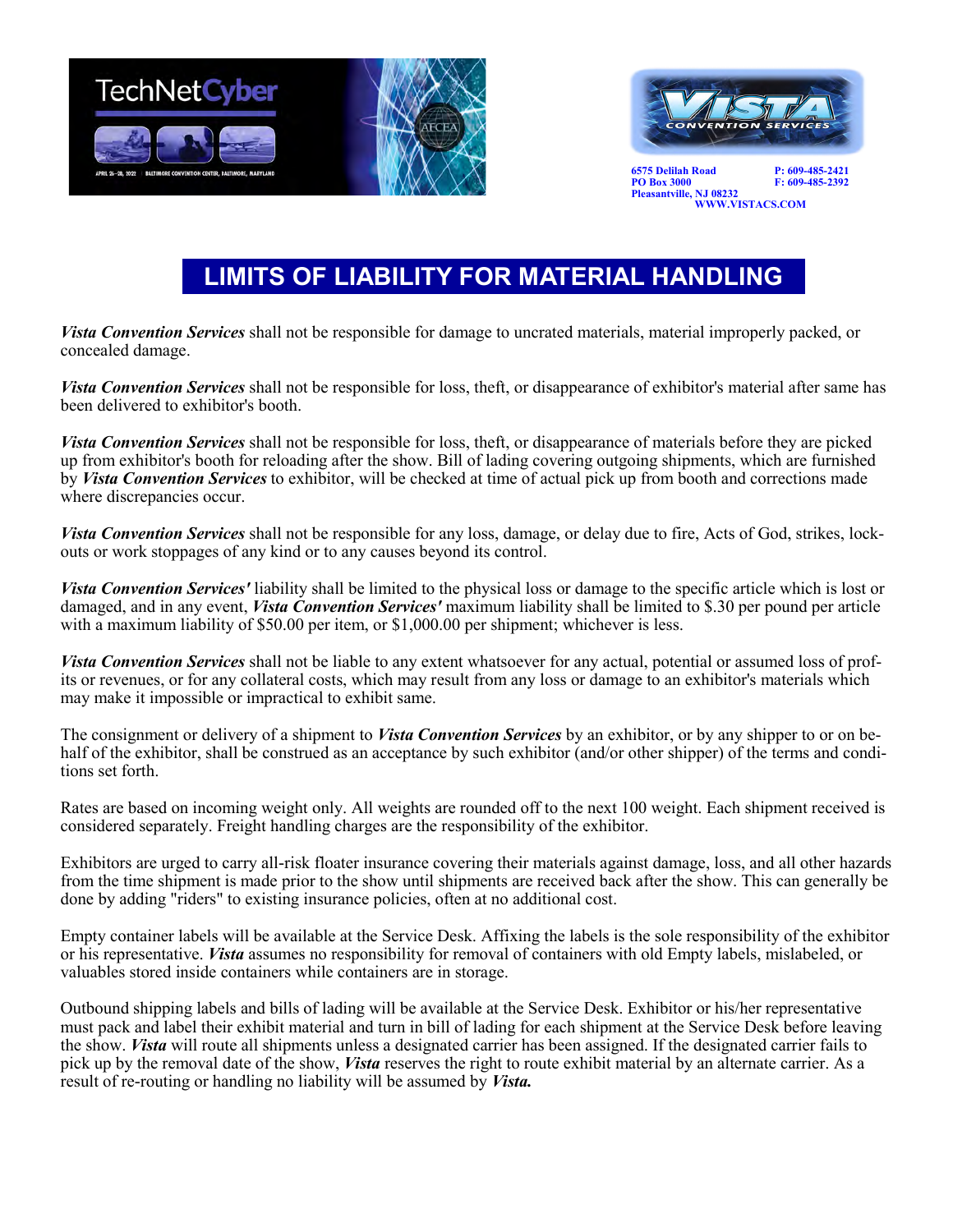



**6575 Delilah Road** P: 609-485-2421<br> **PO Box 3000** F: 609-485-2392 **Pleasantville, NJ 08232 WWW.VISTACS.COM** 

**PO Box 3000 F: 609-485-2392**

# **MATERIAL HANDLING TIPS**

## **Shipping Inbound:**

- **Advance To Warehouse** ensure your shipment arrives by the deadline date **APRIL 14, 2022** to avoid additional surcharges.
- **Direct to Show Site** shipments will be received starting **APRIL 24, 2022** during posted Exhibitor Move-in hours.
- Clearly mark your company name, booth number and **TechNet Cyber** onall labels.
- Material Handling is charged per shipment. To avoid multiple charges, ship all your pieces together.
- Shipments arriving at the same time from different destinations are considered separate shipments.
- Please be aware that small package handlers may split shipments resulting in Vista receiving multiple shipments.
- Make sure your shipment arrives with a certified weight ticket to help avoid Special Handling charges.

## **Storing Empty Containers:**

- Pickup empty labels at the Vista Service Desk.
- Place a label on each container with your company name and booth number.
- Labeled containers will be picked up periodically and stored during the show.
- Once containers are placed in empty storage there will be no access to those containers.
- At the close of the show, the empty containers will be returned to your booth in random order.

## **Shipping Outbound:**

- Schedule your carrier for pickup at the appropriate time of you are not shipping via the show carrier.
- Each individual shipment destination must have a completed Bill of Lading.
- Each piece must be individually labeled. Pre-printed shipping labels are available at the Vista Service desk.
- When materials are packed, labeled and ready to be shipped, bring the completed Bill of Lading to the Vista Service Desk.

## **Consolidate Your Shipment:**

- Separate shipments received by Vista will not be combined. The minimum 200 lb. charge applies to each shipment received.
- Consolidate your shipment whenever possible to avoid multiple minimum charges.

## **SAMPLE:**

 1 piece weighing 36 lbs. charged @ 200 lb. minimum x \$100.00 per CWT = \$200.00 1 piece weighing 62 lbs. charged @ 200 lb. minimum  $\times$  \$100.00 per CWT = \$200.00 1 piece weighing 54 lbs. charged @ 200 lb. minimum x \$100.00 per CWT = \$200.00  **TOTAL cost of three shipments arriving** *separately***: \$600.00**

## *OR*

 3 pieces totaling 152 lbs @ 200 lb minimum x \$100.00 per CWT = \$200.00  **TOTAL cost of one** *consolidated* **shipment: \$200.00** *Savings of \$400.00*

- Shipments arriving at the same time from different destinations are considered separate shipments.
- Please be aware that small package handlers may split shipments resulting in Vista receiving multiple shipments.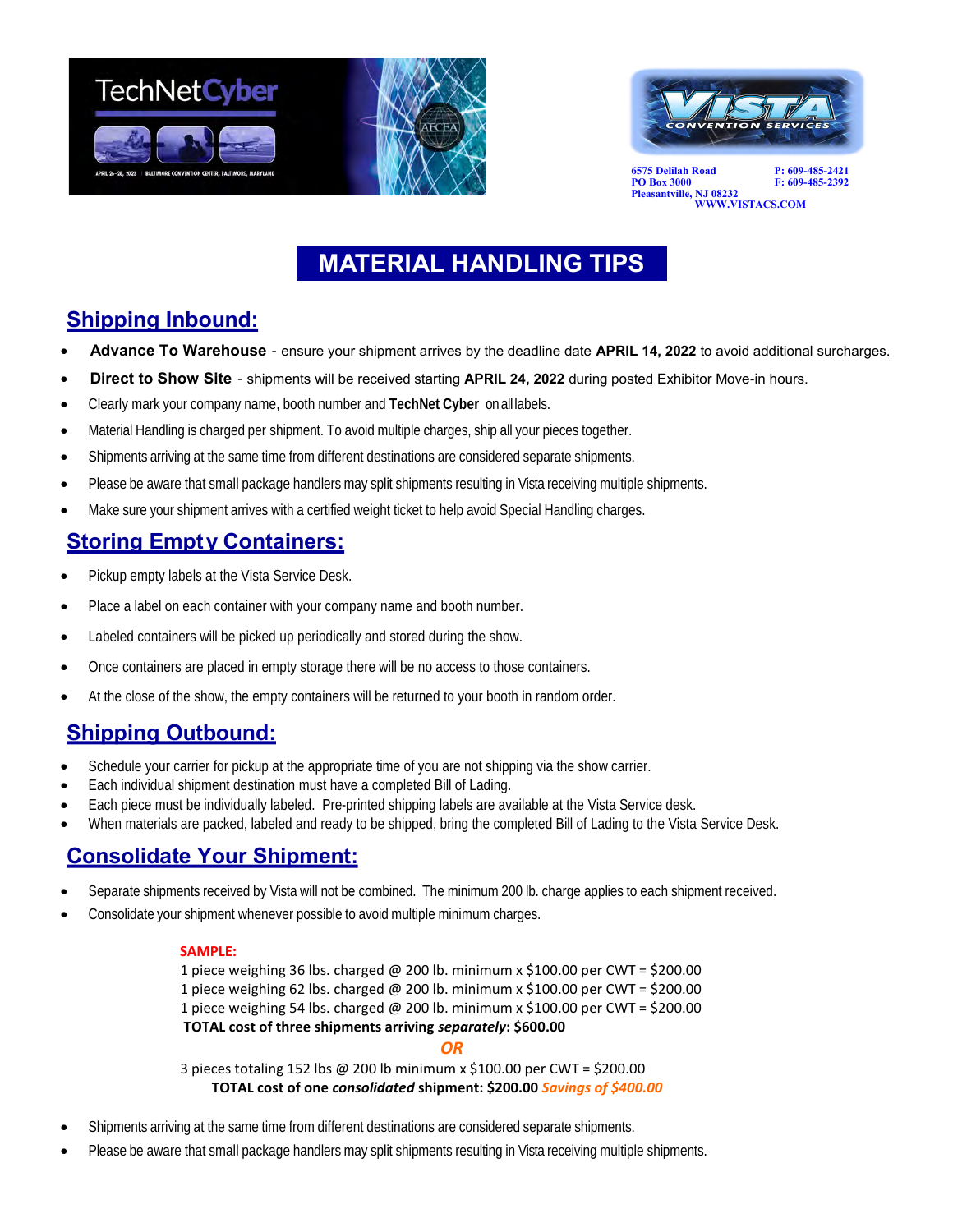| ADVANCE WAREHOUSE   | EXHIBIT MATERIAL<br>Rush to:                                                                     | $C/O$ ABF<br>6720 Washington Blvd.<br>Elkridge, MD 21075                                                                               |
|---------------------|--------------------------------------------------------------------------------------------------|----------------------------------------------------------------------------------------------------------------------------------------|
|                     | <b>TechNet Cyber</b><br><b>Baltimore Convention Center</b><br>Baltimore, MD<br>April 26-28, 2022 | Exhibitor<br>Booth<br>Late to warehouse charges apply after:<br>April 14, 2022                                                         |
| $\asymp$<br>REHOUSE | $\approx$<br>$\approx$<br>$\approx$<br>EXHIBIT MATERIAL<br>Rush to:                              | $\asymp$<br>$\approx$<br>$\approx$<br>$\approx$<br>$\approx$<br>CONVENTION<br>$C/O$ ABF<br>6720 Washington Blvd.<br>Elkridge, MD 21075 |
| ADVANCE WA          | TechNet Cyber<br><b>Baltimore Convention Center</b><br>Baltimore, MD<br>April 26-28, 2022        | Exhibitor<br><b>Booth</b><br>Late to warehouse charges apply after:<br><b>April 14, 2022</b>                                           |

• These shipping labels are provided for your convenience to assist in preparing shipments to the advance warehouse.

• Please cut along dashed lines and affix one to each piece of your shipment to the advance warehouse.

• Please make additional copies of these labels as needed.

*Important notes: Warehouse is not temperature controlled. Hazardous materials will not be accepted at the warehouse.*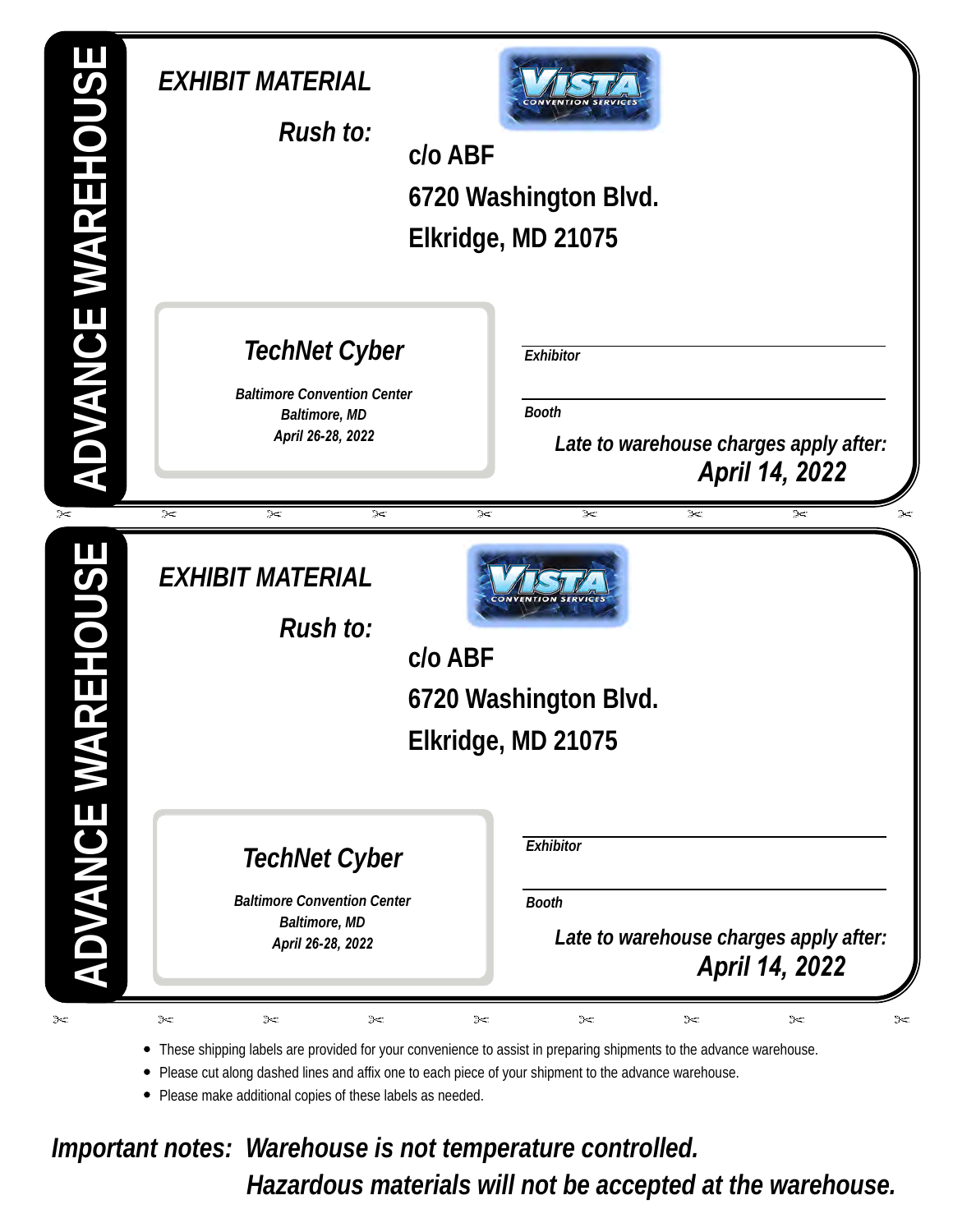| JIRECT TO SHOW SITE | EXHIBIT MATERIAL<br>Rush to:                                                                     |   | <b>Baltimore Convention Center</b><br>Baltimore, MD 21201      | One West Pratt St. Halls F, G & Swing                        |
|---------------------|--------------------------------------------------------------------------------------------------|---|----------------------------------------------------------------|--------------------------------------------------------------|
|                     | TechNet Cyber<br><b>Baltimore Convention Center</b><br><b>Baltimore, MD</b><br>April 26-28, 2022 |   | Exhibitor<br>Booth                                             | Do not deliver prior to:<br>April 24, 2022                   |
| ≻<br><b>JILS WO</b> | $\approx$<br>➣<br>➣<br>EXHIBIT MATERIAL<br>Rush to:                                              | ➣ | ➣<br><b>Baltimore Convention Center</b><br>Baltimore, MD 21201 | $\approx$<br>➣<br>➣<br>One West Pratt St. Halls F, G & Swing |
| IRECT <sub>1</sub>  | TechNet Cyber<br><b>Baltimore Convention Center</b><br>Baltimore, MD<br>April 26-28, 2022        |   | Exhibitor<br><b>Booth</b>                                      | Do not deliver prior to:<br>April 24, 2022                   |

• These shipping labels are provided for your convenience to assist in preparing shipments direct to the show site.

• Please cut along dashed lines and affix one to each piece of your shipment direct to the show site.

• Please make additional copies of these labels as needed.

*Important note: Hazardous materials will not be accepted at show site.*